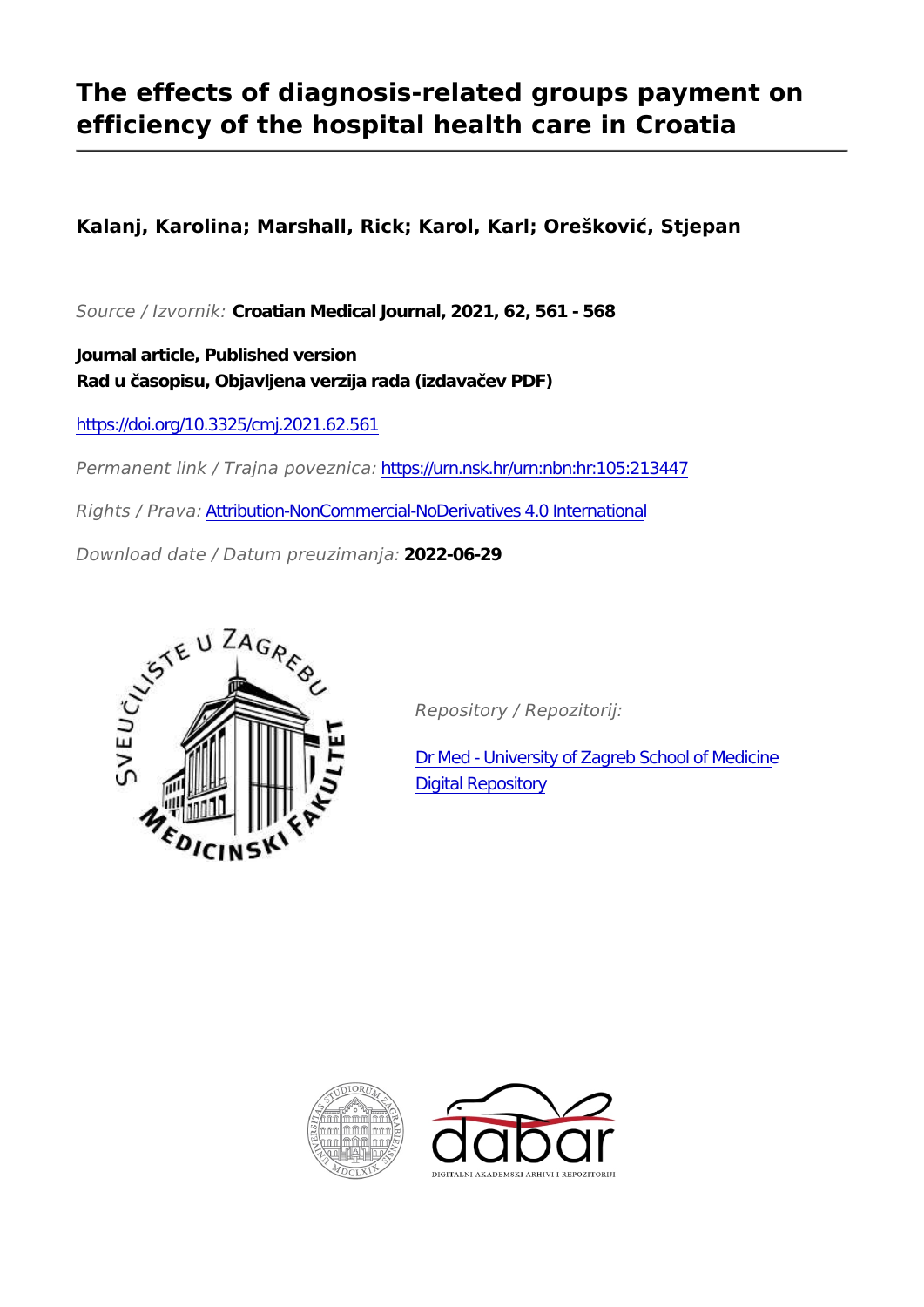# The effects of diagnosis-related groups payment on efficiency of the hospital health care in **Croatia**

**Aim** To assess the impact of Croatian reforms related to the funding of inpatient care on the efficiency of acute hospitals.

**Methods** Between 2009 and 2018, the study analyzed resourcing, performance, and financing data for 33 acute hospitals. It used data from the Croatian Health Insurance Fund (CHIF) and the Croatian Institute of Public Health and included hospital activity and diagnosis-related grouping; average length of stay (ALOS); hospital staffing; CHIF revenue streams; and hospital incomes and expenditures.

**Results** During the study period, the cost-efficiency of Croatian public hospitals did not meaningfully improve. While ALOS decreased by 14% and the number of beds decreased by 12%, bed occupancy rates decreased by 9%, acute inpatient admissions by 5%, and diagnosis-related group (DRG)-weighted output by 16%. Hospitals operated at higher costs, as the average cost per DRG-weighted case increased by 17%, from HRK 11 828 in 2016, to HRK 13 897 in 2018.

**Conclusions** In this period, Croatian reforms failed to improve hospital efficiency. This may be explained by the failure of reformers to heed the experience of other countries, which showed that hospital payment reform of this nature calls for systematic and coordinated actions, interagency collaboration, and a strategic approach where the various interventions are in congruence and act to reinforce one another.

## Karolina Kalanj<sup>1</sup>, Rick Marshall<sup>2</sup>, Karl Karol<sup>3</sup>, Stjepan Orešković<sup>4</sup>

1 Department of Medical Oncology, Clinic of Oncology, Clinical Hospital Center Zagreb, Zagreb, Croatia

**CMI** 

2 Epidemiologist and independent consultant in health system funding models, Eaglehawk Neck, Tasmania, Australia

3 Independant consultant, Melbourne, Victoria, Australia

4 Univesity of Zagreb School of Medicine, Andrija Stampar School of Public Health, Zagreb, Croatia

Received: May 18, 2021

Accepted: December 1, 2021

## Correspondence to:

Karolina Kalanj Department of Medical Oncology, Clinic of Oncology, Clinical Hospital Center Zagreb Kišpatićeva 12 10 000 Zagreb, Croatia *<karolina.kalanj@zg.t-com.hr>*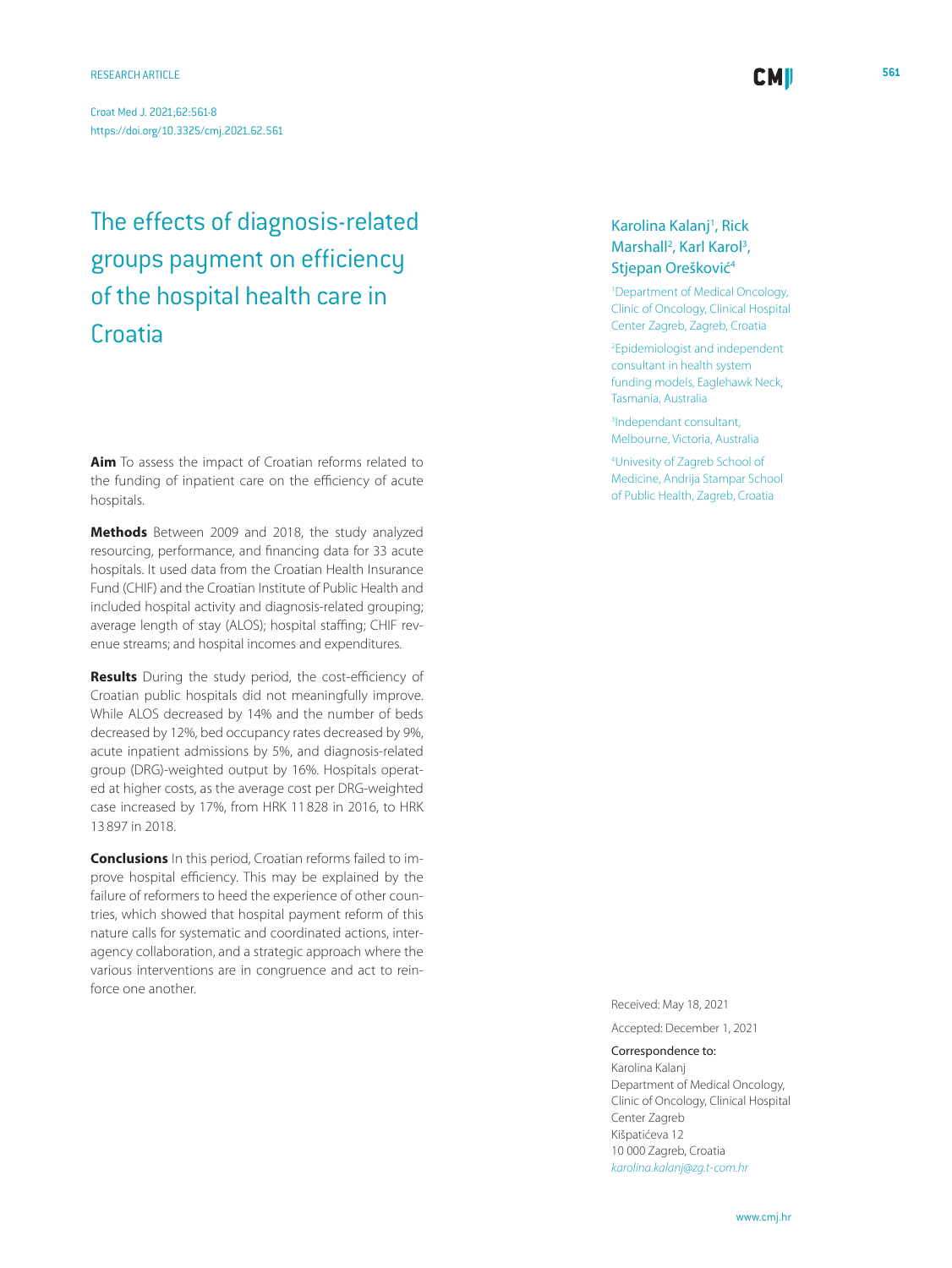In the mid-1990s, European countries took action to reform their health provider payment systems to better control health expenditures and improve the performance of their health sectors (1). This occurred at a time when Croatia was going through a period of transition and was struggling to meet the financial needs of hospitals, which threatened the financial sustainability of the health sector as a whole (2). In order to address this growing problem, Croatia embarked on hospital financing reforms. It followed international practice of replacing its historic budget hospital funding model with an output-based system. The reform began in 2002, when hospital activity payment criteria were introduced in the form of classifications called payment per therapeutic procedure (PPTP). The PPTP system comprised 116 broad payment groups representing high-volume inpatient cases, which accounted for a large proportion of hospitals' inpatient expenditure. While well intended, the system proved ineffective due to flaws in both its pricing and the structure of the payment mechanism (3).

In 2007, Croatia procured a license for the Australian Refined Diagnosis Related Groups (AR-DRG) which like all DRGs, is primarily an inpatient classification system that groups patients into clinically meaningful and resourceuse homogeneous groups. As DRGs measure the level of hospital inpatient activity, it is possible to gauge hospitals' relative efficiency by relating each hospital's resource use to its output as measured by DRG activity (4,5). The country embarked on DRG implementation with the following key stakeholders: the Ministry of Health (MOH), which has the stewardship role over the health system and is also the operator of the nation's tertiary referral hospitals; the Croatian Health Insurance Fund (CHIF), a statutory agency responsible for the national mandatory and supplementary health insurance systems and the central national purchaser of health care services; and county governments and the City of Zagreb, which operate hospitals in their own regions.

The aim of this study was to assess the effectiveness of the reform in the funding of inpatient care that has involved the implementation of the DRG system.

## MATERIAL AND METHODS

The study analyzed retrospective data related to the financing and performance of Croatian hospitals funded by CHIF through the DRG system over a ten-year period from January 1, 2009 to December 31, 2018. DRG activity and financial data for 33 hospitals, which provide 96% of inpatient acute care by public hospitals in Croatia, were made available by CHIF, while hospital resourcing data were obtained from the Croatian Institute of Public Health.

Hospital financial data included information on levels of State and local government funding; other income including patient co-payments; and hospital expenditure on staff, utilities, drugs, maintenance, food, and other items.

Croatian DRG coding practice for episodes of care uses a mix of International Classifications of Diseases Australian Modifications (ICD-10AM) and International Classifications of Diseases (ICD-10) for diagnosis, and the Australian Classification of Health Interventions for procedures. The grouping algorithm is based on AR DRG version 5.2, which assigns cases to 671 DRG classes. Mandatory grouping variables include patient age; date of admission and discharge; principal diagnosis; additional diagnosis; interventions; discharge status and birth weight at admission for newborns.

Hospital DRG data analysis included activity expressed as a total number of cases and their DRGs grouping; cases complexity distribution; casemix index (CMI); and hospital cost per DRG weighted case. Results were interpreted with the knowledge of some of the shortcomings of the DRG system implementation, such as coding accuracy and inconsistencies in the development of DRG grouping algorithms. Financial data were used to ascertain hospital financial status by relating their inpatient funding to their expenditure.

## RESULTS

Hospitals obtain funding from a number of sources. These income streams (Table 1) are categorized by CHIF as follows: payments by CHIF; supplementary funding from county and other government sources; extraordinary income, which is believed to include cyclical injections from the State Budget; and "other sources," which include patient co-payments and income from other providers for services such as diagnostics.

On average, CHIF provides 85% of the total funding of the 33 studied public acute hospitals. This proportion, however, varied markedly over the period, from 73% in 2014 to 91% in 2016. In 2014 and 2017, the years in which the proportion of CHIF funding was lower than usual, the shortfall was more than compensated by increased supplementary funding from county and other government sources, as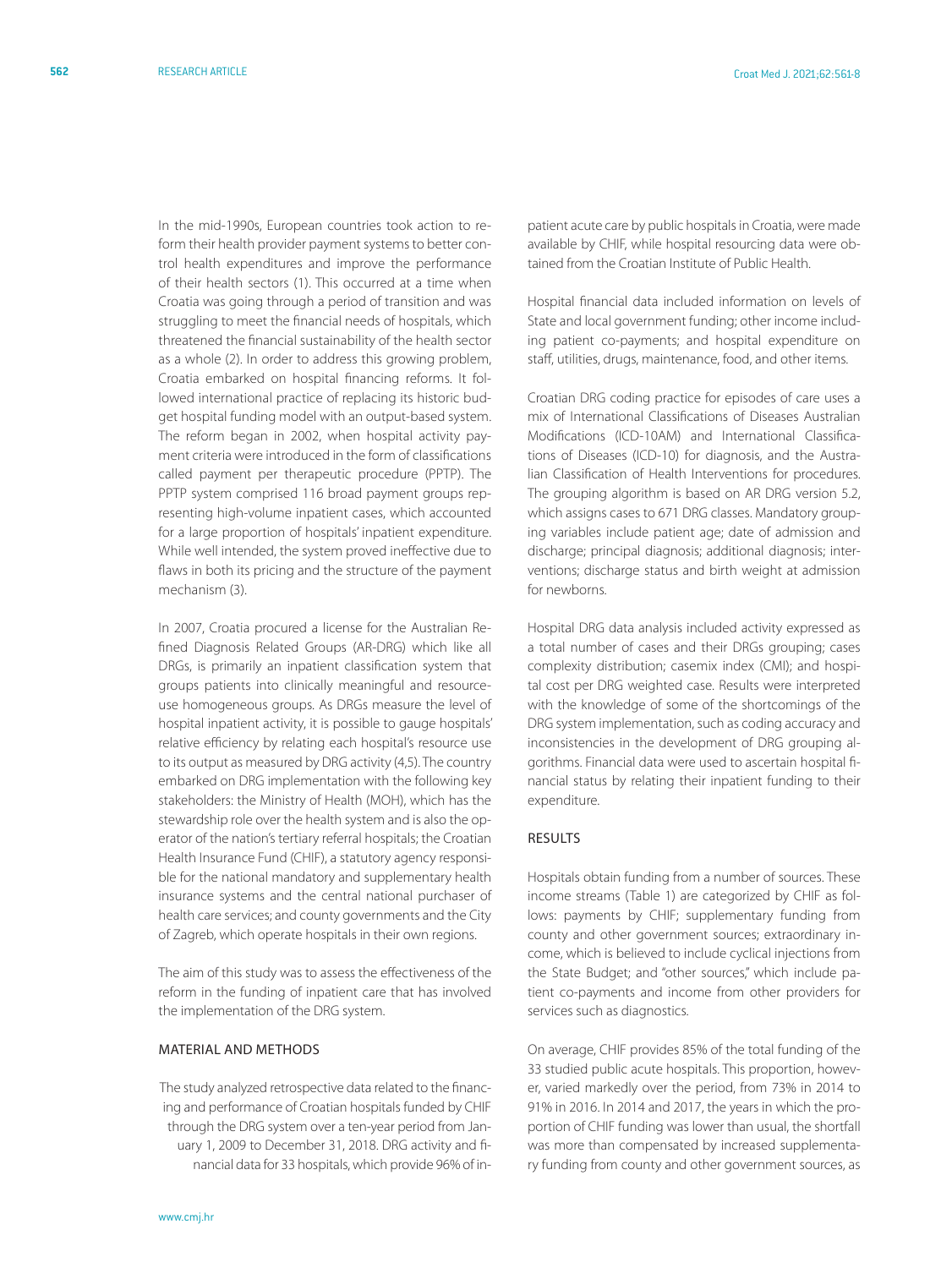well as by extraordinary and other income. While the actual origins of this non-CHIF revenue, which oscillated between 9.1% of total revenue in 2016 to 27% in 2014, have not been reported, they likely include transfers from the State Budget and were applied to cover hospital debts as they accrued.

There was considerable year-to-year variation in the financial status of the hospital network as a whole (Table 2). In 2009, the hospital network had a surplus of HRK 15.8 million, while in 2018 it was operating at a deficit of HRK 808.6 million, with a total accumulated debt of HRK 1516 million.

The gap between income and expenditure across the hospital network increased during the study period. In 2009, the CHIF funding shortfall was HRK 1147 million, or 11% of total hospital expenditure, while in 2018 the funding gap was HRK 2923 million, or 22% of total hospital expenditure. Moreover, if the hospital network had relied exclusively on CHIF revenue, without top-up funding from other sources, the acute hospital debt in 2018 would have been HRK 16 868 million.

There was little sign of improvement in hospital efficiency. While on one hand, there was a reduction in average length of stay (ALOS), on the other hand, there was a reduction in hospital inpatient activity, but an increase in overall staffing levels (Figure 1, [Supplementary Table 1](http://neuron.mefst.hr/docs/CMJ/issues/2021/62/6/kalanj_Supplementary_Table_1.pdf)).

While ALOS across the network decreased from 7 days to 6 days, it varied considerably between hospitals. In 2018 for example, ALOS of non-specialist tertiary hospitals varied

### Table 1. Hospital income categorized by the main income streams for the period 2009 to 2018\*

|               |                  |            |                              | Supplementary funding from county |                      |            |              |            | Total           |
|---------------|------------------|------------|------------------------------|-----------------------------------|----------------------|------------|--------------|------------|-----------------|
|               | Payments by CHIF |            | and other government sources |                                   | Extraordinary income |            | Other income |            | hospital Income |
|               | <b>HRK</b>       | % of total | <b>HRK</b>                   | % of total                        | <b>HRK</b>           | % of total | <b>HRK</b>   | % of total | <b>HRK</b>      |
| Year          | amount           | income     | amount                       | income                            | amount               | income     | amount       | income     | amount          |
| 2009          | 8845948534       | 89         | 469059977                    | 4.7                               | 401 973 223          | 4.0        | 252027172    | 2.5        | 9969008906      |
| 2010          | 8678484772       | 88         | 462986876                    | 4.7                               | 492 395 395          | 5.0        | 234489048    | 2.4        | 9868356091      |
| 2011          | 8757836946       | 90         | 366788564                    | 3.8                               | 264846783            | 2.7        | 306012256    | 3.2        | 9695484549      |
| 2012          | 8636917996       | 87         | 660072646                    | 6.7                               | 369242616            | 3.7        | 252939447    | 2.6        | 9919172705      |
| 2013          | 8527010495       | 86         | 965 239 367                  | 9.7                               | 253 053 526          | 2.5        | 208488300    | 2.1        | 9953791688      |
| 2014          | 7536497216       | 73         | 1947526985                   | 18.9                              | 619713745            | 6.0        | 223485976    | 2.2        | 10327223922     |
| 2015          | 9008118563       | 90         | 334478012                    | 3.3                               | 385788038            | 3.9        | 271 205 806  | 2.7        | 9999590419      |
| 2016          | 9539845674       | 91         | 306528098                    | 2.9                               | 345 032 574          | 3.3        | 302042343    | 2.9        | 10493448689     |
| 2017          | 9596956458       | 80         | 1227794959                   | 10.2                              | 828872406            | 6.9        | 407723094    | 3.4        | 12061346917     |
| 2018          | 10321208439      | 83         | 683547259                    | 5.5                               | 936328736            | 7.5        | 495 019 114  | 4.0        | 12436103548     |
| Total/Average | 89448825093      | 85         | 7424022743                   | 7.1                               | 4897247042           | 4.7        | 2953432556   | 2.8        | 104723527434    |

\*Source: Croatian Health Insurance Fund (CHIF).

#### Table 2. Financial status of the acute hospital system between 2009 and 2018\*

| Year | Hospital<br>income<br>from CHIF<br>(HRK) | Total<br>hospital<br>income<br>(HRK) | Total<br>hospital<br>expenditure<br>(HRK) | Hospital<br>network<br>financial<br>balance<br>(HRK) | Running total<br>of hospital<br>network<br>financial balance of expenditure<br>(HRK) | Financial<br>balance as %<br>(HRK) | <b>CHIF</b> hospital<br>income less<br>total hospital<br>expenditure<br>(HRK) | Running total of<br>shortfall in CHIF<br>Hospital funding<br>(HRK) |
|------|------------------------------------------|--------------------------------------|-------------------------------------------|------------------------------------------------------|--------------------------------------------------------------------------------------|------------------------------------|-------------------------------------------------------------------------------|--------------------------------------------------------------------|
| 2009 | 8806021710                               | 9969008906                           | 9953225081                                | 15783825                                             | 15783825                                                                             | 0.20                               | $-1147203371$                                                                 | $-1147203371$                                                      |
| 2010 | 8640575557                               | 9868356091                           | 9951563358                                | $-83207267$                                          | $-67423442$                                                                          | $-0.80$                            | -1310987801                                                                   | -2458191172                                                        |
| 2011 | 8757836946                               | 9695484549                           | 10088264178-392779629                     |                                                      | $-460203071$                                                                         | $-3.90$                            | -1330427232                                                                   | -3788618404                                                        |
| 2012 | 8636917996                               | 9919172705                           | 9999683907                                | $-80.511.202$                                        | $-540714773$                                                                         | $-0.80$                            | $-1362765911$                                                                 | $-5151384315$                                                      |
| 2013 | 8527010495                               | 9953791688                           | 9782552944                                | 171 238 744                                          | -369475529                                                                           | 1.80                               | $-1255542449$                                                                 | $-6406926764$                                                      |
| 2014 | 7536497216                               | 10327223922                          | 9788810715                                | 538413207                                            | 168937678                                                                            | 5.50                               | $-2252313499$                                                                 | -8659240263                                                        |
| 2015 | 9008118563                               | 9999590419                           | 10452148581-452558162                     |                                                      | $-283620484$                                                                         | $-4.30$                            | $-1444030018$                                                                 | -10 103 270 281                                                    |
| 2016 | 9539845674                               | 10493448689                          | 11 151 276 799 -657 828 110               |                                                      | -941 448 594                                                                         | $-5.90$                            | $-1611431125$                                                                 | $-11714701406$                                                     |
| 2017 | 9596956458                               | 12061346917                          | 11827143579234203338                      |                                                      | $-707245256$                                                                         | 2.00                               | $-2230187121$                                                                 | $-13944888527$                                                     |
| 2018 | 10321208439                              | 12436103548                          | 13 244 7 24 7 21                          | -808621173                                           | $-1.515866429$                                                                       | $-6.10$                            | $-2923516282$                                                                 | $-16868404809$                                                     |
|      |                                          |                                      |                                           |                                                      |                                                                                      |                                    |                                                                               |                                                                    |

\*Source: Croatian Health Insurance Fund (CHIF) data and authors' calculation.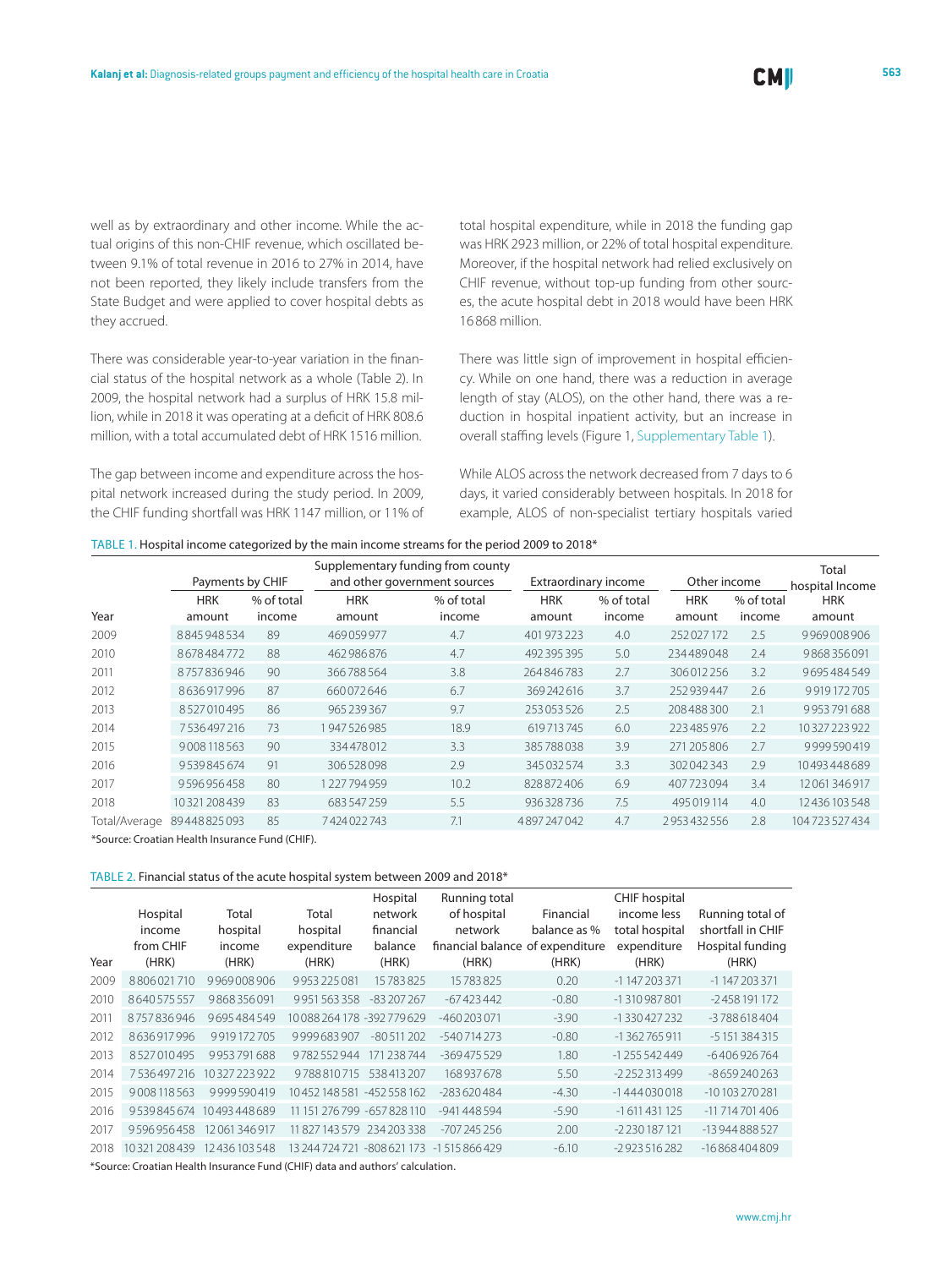between 7.3 and 5.5 days, while in secondary hospitals, the range was 6.6 to 5.2 days. Reduction in ALOS was accompanied by a 12% decrease in acute bed numbers across the network. Some 70% of this reduction (1377 beds) occurred in secondary-level hospitals, reducing their acute bed capacity by 20%. Despite the reduction in bed numbers and ALOS, bed occupancy rate decreased from 79% in 2009 to 72% in 2018. This decline was most evident among tertiary-level hospitals, where it dropped by 16%, from an occupancy rate of 86% in 2009 to 72% in 2018.

The study period also witnessed a 5% reduction in the number of admissions. In 2009, 641 888 admitted cases were recorded and activity fluctuated around this number until 2016, when it began to decrease, ending up at 612 369 cases in 2018. Much of this reduction occurred in secondary-level hospitals, which experienced 15% decrease in admissions, from 287 572 cases in 2009 to 244 444

cases in 2018. The reason for the decrease in admissions is not known, although it is expected that a contributing factor may be an increase in same-day procedures, which in the Croatian system are not counted as hospital admissions. While this change in medical practice may have had some impact, it is unlikely to explain the 15% decrease in admissions in secondary hospitals when compared with a 4% increase in tertiary hospitals.

Notwithstanding the reduction in the number of beds, ALOS, and inpatient activity, hospital staff numbers increased by 7%, from 40 637 to 43 354, and the staff-bed ratio increased from 2.6 staff per bed in 2009 to 3.1 staff per bed in 2018. Significantly, the increase in staffing levels was most noted in secondary-level hospitals, which increased their staff-bed ratio by 35%, from 2.3 to 3.1, despite a decrease in their activity and lesser complexity of their case load.



FIGURE 1. Percentage changes in hospital activity and resourcing between 2009 and 2018. ALOS – average length of stay; CMI – casemix index.

Table 3. Hospital efficiency as indicated by average cost per diagnosis-related group weighted case between 2016 and 2018\*†

|                        | Average cost per weighted case |       |       |  |  |
|------------------------|--------------------------------|-------|-------|--|--|
| Average cost of case   | 2016                           | 2017  | 2018  |  |  |
| Tertiary hospitals     | 10672                          | 11421 | 12144 |  |  |
| Secondary hospitals    | 12407                          | 13375 | 14908 |  |  |
| Acute hospital network | 11829                          | 12724 | 13987 |  |  |

\*Source: Data from Croatian Health Insurance Fund (CHIF) and authors' calculations.

†The average cost per weighted case was calculated with the assumption that the DRG inpatient expenditure was 70% of the total hospital expenditure after deducting expenditure reimbursed by CHIF for expensive drugs, transplants, and interventional cardiology and neurology; the resulting DRG inpatient expenditure was divided by the DRG weighted output to calculate the average cost per weighted case.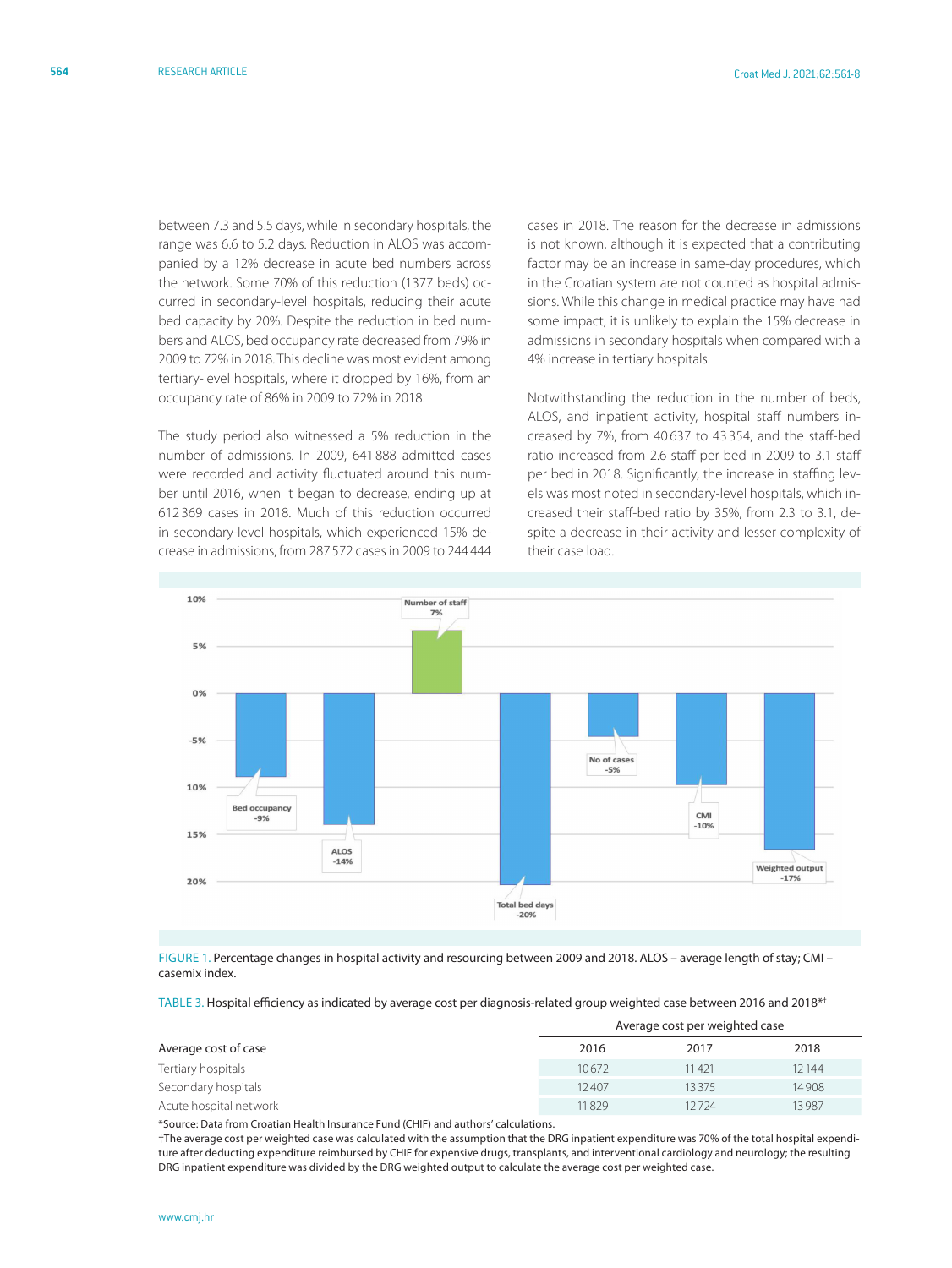The hospital casemix index (CMI) is an indicator of the average case complexity as measured by the DRG system. The average hospital CMI declined over the study period from 1.03 in 2009 to 0.93 in 2018. The CMI considerably varied between hospitals. In 2018 for example, the average CMI in non-specialist tertiary hospitals was 1.17 (with a variance of 1.27-0.92) compared with 0.84 for secondary-level hospitals (with variance of 1.03-0.70) (Figure 1).

The CMI is used in the calculation of the DRG-weighted inpatient output for each hospital. The total DRG-weighted output of all hospitals decreased by 17%, from 714435 to 596 078 over the study period (Table 3). In tertiary-level hospitals, the weighted output decreased by 13%, from 448 502 to 389 845 and in secondary-level hospitals it decreased by 22%, from 265 933 to 206 233. This finding is not altogether unexpected as the period saw a decrease in both the number of admissions, and in case complexity measured by the CMI.

The cost per DRG-weighted case is an indicator of hospitals' technical efficiencies and was calculated by dividing the DRG-weighted output into hospital's expenditure on that output. The trend of the cost per DRG-weighted case for the hospital network over a 3-year period from 2016 to 2018 increased by 18%, from HRK 11 828 to HRK 13 987 (Table 3), indicating a loss in cost efficiency across the hospital network ([Supplementary Table 2](http://neuron.mefst.hr/docs/CMJ/issues/2021/62/6/kalanj_Supplementary_Table_2.pdf)).

The analysis revealed considerable disparity in costs of production between hospitals (Table 3). In 2018 for example, secondary level hospitals had an average cost per weighted case of HRK 14 908 and by that measure were less efficient than tertiary-level hospitals, which operated at an average cost per weighted case of HRK 12 144. Notably, there was also a marked variance in the average cost per weight-



FIGURE 2. Changes in drug related grouping base price set by Croatian Health Insurance Fund between 2009 and 2020. Source: Data from CHIF.

ed case among secondary-level hospitals, which provide a comparable set of services. Costs ranged between HRK 10 975 and HRK 23 066 – which means that the most efficient secondary hospital in the network was producing at less than 50% of the cost of the least efficient.

The DRG prices are the function of the base price and priceweights for each DRG class. In Croatia, the base price is set by CHIF, which varied it over the study period. The base price oscillated between HRK 9400 in 2009 and HRK 4100 in 2014 (Figure 2), which is incidentally the year in which CHIF funded only 73% of the total hospital income (Table 1).

For instance, in 2018 the CHIF base price was set at HRK 7500 (Table 3). This was some 53% of the average cost per weighted case in that year, which was HRK 13 987 and which by definition should relate to the base price. In other words, in 2018 CHIF paid hospitals at a price that funded only 53% of their average cost of inpatient cases.

### DISCUSSION

The key finding of the study is that the cost efficiency of Croatian hospitals over a 10-year period did not noticeably improve since the introduction of DRGs. This is particularly so if judged by increasing inputs such as hospital expenditures and staffing level, and decreased outputs such as number of inpatient cases and DRG weighted activity. To the contrary, there is evidence that secondary hospitals became less efficient over the period based on these dimensions.

One of the most commonly debated dimensions of health system performance is that of health system efficiency (6). Inefficiency in any part of the health systems can lead to undesirable consequences, including inferior outcomes for patients. The World Health Report (2010) observed that of the nine leading contributors to health system inefficiency, at least five were related to hospital care and include wasteful procedures where they are unnecessary or duplicated; poor outcomes due to shortcomings in the quality of care; discrepancy between hospital size and their purpose; unwarranted hospital admissions; and longer than necessary hospital stays (7). Given that in most countries hospital care consumes more than 40% of the health budget (8), the efficiency of the hospital sector is a significant factor in the efficiency of the health system as whole. These DRG observations provide an invaluable opportunity to observe performance and enable hospitals and clinicians to set and manage improvement objectives.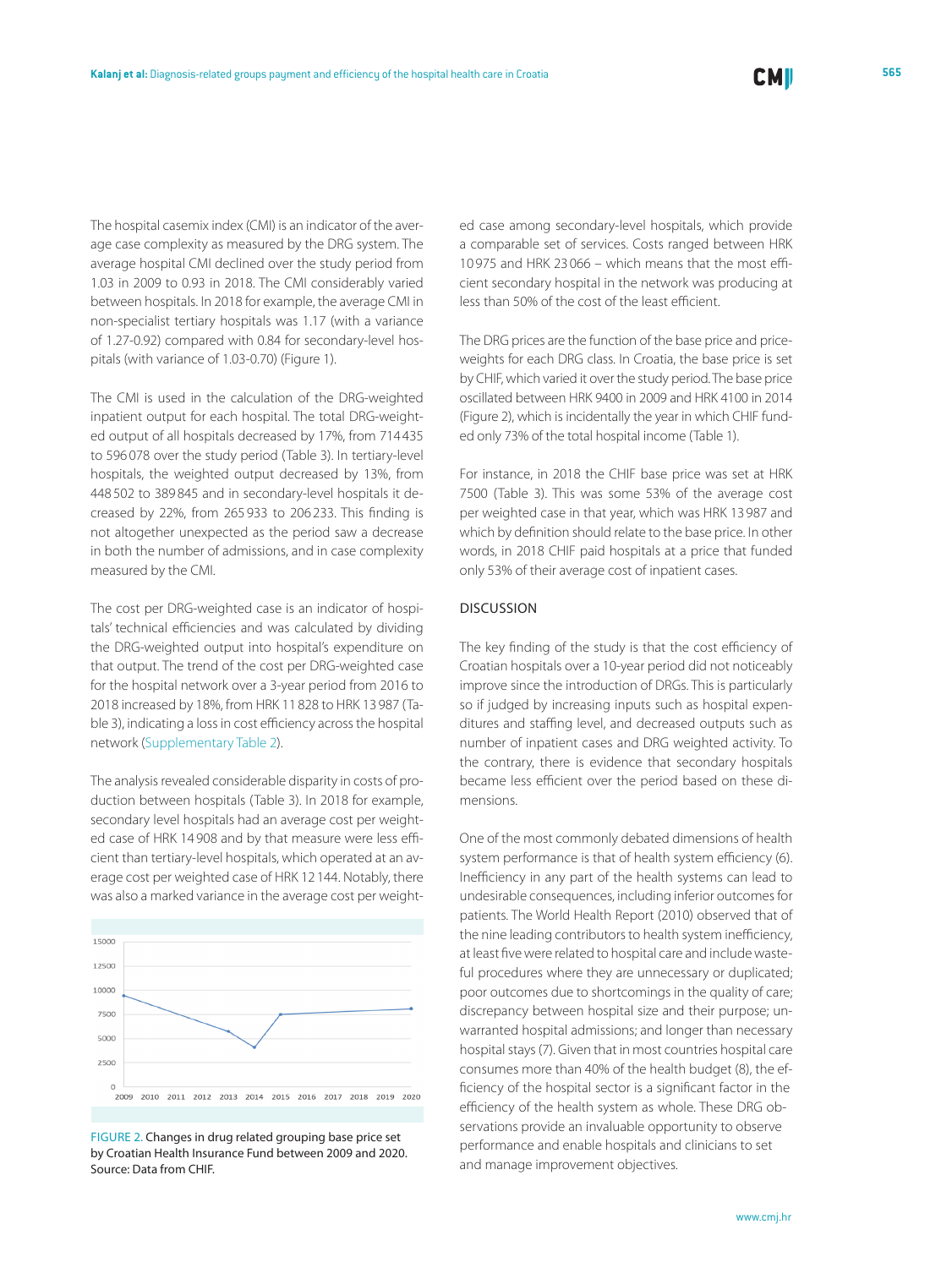A stated purpose of DRG-based hospital funding reforms is to enable hospitals and clinical teams to improve hospital system efficiency (9-11). While Croatia has made progress in assessing hospital activity using DRG classifications and in introducing the concept of activity-based funding into the hospital payment formula, it is difficult to demonstrate that the reform has meaningfully affected the efficiency of the hospital system. Indeed, if the purpose of hospital funding reforms is to enable and incentivize hospitals to improve their efficiency, the Croatian hospital funding framework and payment model is set up for this not to happen.

While a number of factors may have contributed to this outcome, the key reason is that the introduction of the DRG classification and performance measurement system was not accompanied by complementary changes to the hospital funding and payment mechanism. This oversight hindered the creation of incentives that would motivate hospital management to improve the efficiency of their institutions (12,13).

To be successful, a hospital payment reform strategy calls for the collaboration of key stakeholders, and the legitimacy of the payment system requires a budgeting process that reflects hospitals' actual funding needs (14-16). While CHIF asserts that hospital budget setting is based on the business plans submitted by hospitals, its actual budgeting process can be seen as an annual reckoning based on the availability of funds. The effect of this approach is that CHIF ends up underpaying hospitals rather than being selective and rewarding those hospital teams that are demonstrably more efficient. Moreover, CHIF's rather arbitrary approach to DRG price setting results in hospitals being paid at a price that is significantly below their costs of production. The result is that the more inpatient services that hospitals provide in order to meet CHIF's activity targets, the greater is the debt that they generate. It can be argued, therefore, that CHIF's approach to reimbursing hospitals creates perverse incentives that, if anything, discourage efficiency.

Therefore, while being the key actor, CHIF is yet to embrace its institutional responsibility as purchaser, as under the current system of governance, it is aware that it will not be censured for underpaying hospitals. Furthermore, hospitals operate in the same system with the knowledge that they will face no real consequences when they generate debt. In this rather dysfunctional environment, CHIF has little leverage in its purchaser/provider relationship with hospitals as both parties are aware that at the

end, debts generated by hospitals will be covered by other public sources such as the MOH, local governments, and the State Budget.

If CHIF pays hospitals as much as it can afford, the question arises if CHIF is in fact underfunded. CHIF's main source of revenue comprises two income streams. The first is mandatory contributions from the employed members of the community, and the second takes the form of State Budget contributions made on behalf the exempted category of the population as stipulated by the Law on Mandatory Health Insurance. It would appear, however, that the State Budget does not meet the full costs of health care of people in the exempted category, with the result that those in the workforce cross-subsidize the care of those who are not. In 2016 for example, mandatory contribution revenue from those in the workforce, who form 34% of the population, amounted to HRK 23 billion, while the State Budget transfer for the exempted category was only HRK 2.5 billion (17).

While the aim of this article was to address issues of funding, it should also be mentioned that the gain of efficiency benefits from the DRG system funding of inpatient care was impeded by technical missteps. These included CHIF's technically flawed changes to the DRG classification system and price-weights. For instance, the unexplained change to DRG grouping algorithm in 2016 resulted in a 30% reduction in hospital reporting of the most complex cases (Patient Clinical Complexity Level A) and significantly undervalued hospitals' DRG activity. Moreover, insufficient effort was put into coder training and audit systems, which resulted in anomalies in some DRG data (18-20).

While the study makes use of comprehensive DRG data for all 33 acute hospitals in Croatia, there are discrepancies in some of the activity data most likely due to shortcomings in DRG coding practice. The nature of these inaccuracies is understood and they not affect the key findings of the article.

Consideration was also given to the potential effects of inflation. Since the study in the main compares funding and expenditure relativities within the 10-year study period rather than trends of actual monetary amounts, it is expected that any adjustment for inflation will not change the conclusions of the analysis.

While the study indicated that the Croatian health system can access the necessary funding to meet the current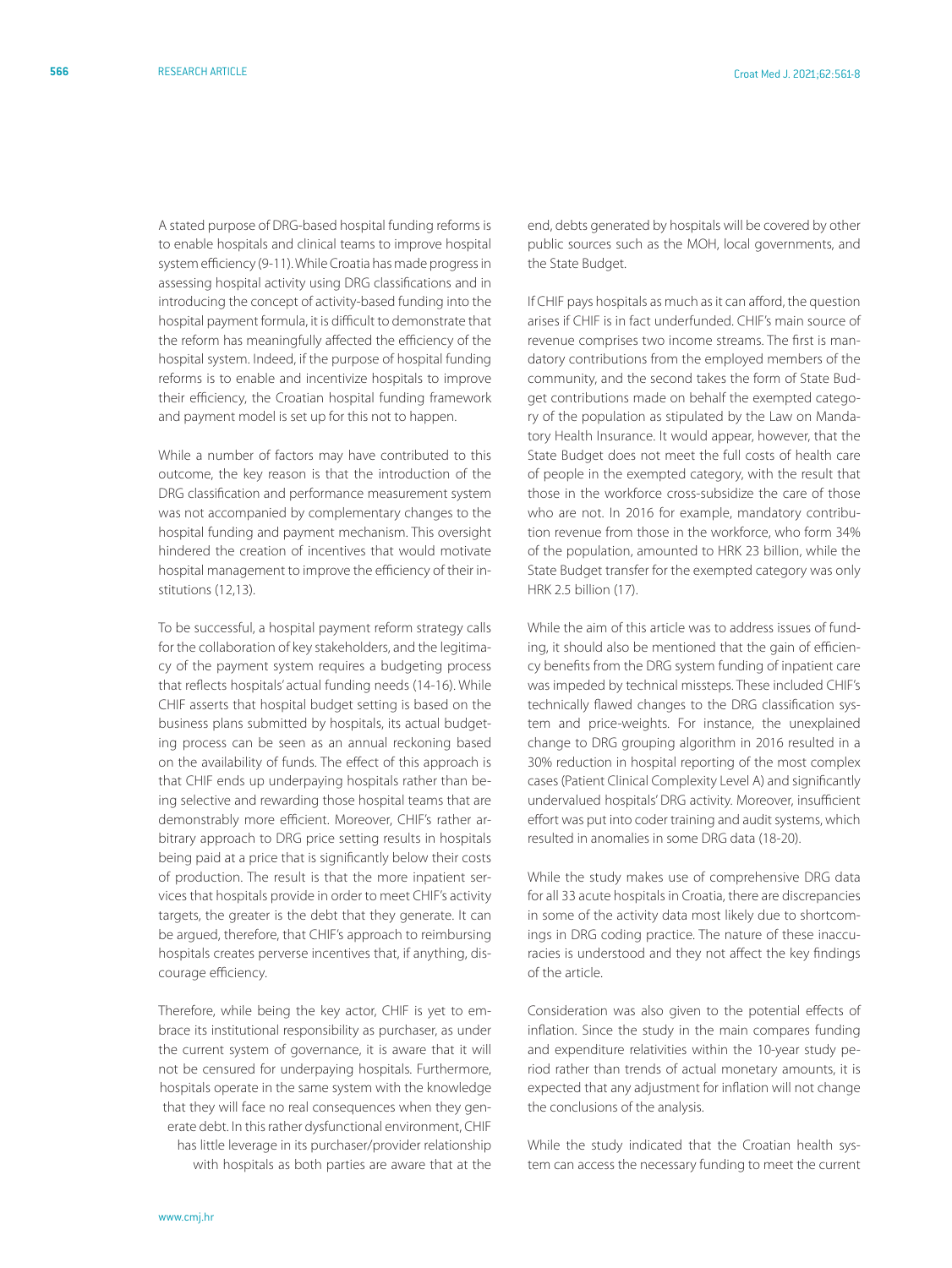costs of hospital production, it exposed significant shortcomings in hospital funding flows as well as the payment model. The key actors – MOH, CHIF, and the State Budget – failed to coordinate their funding. Consideration may be given to amalgamating available funds into a single pool that is used to reimburse hospitals at appropriate levels within a payment model providing incentives for efficiency gains as well as improvements in the quality of care.

Importantly, these problems have likely arisen from shortcomings in the governance of the reforms and a lack of clarity in the allocation of accountabilities among the key stakeholders. The governance dimensions that may be addressed in this instance include coherent decision-making structures; consistency of purpose; stakeholder participation; regulation and supervision of interventions; and transparency and information (21).

Croatia can also learn from the experience of countries that effectively implemented a DRG activity-based payment model, such as Australia, Germany, Ireland, and the Scandinavian countries (22-25). The main lesson from these countries is that effective health financing reform calls for an integrated institutional approach that involves a link between purchasing and funding, expenditure control, independent price setting, and on-going technical development and maintenance.

Croatia should build on its own experience and experiences of other countries and develop technical capacity and create a governance framework. This framework should connect the efforts of key actors in an enabling process where the roles and responsibilities of key actors are defined and where they work in concert to implement agreed to reform policies (26). As in other countries, such effort may be coordinated by an independent hospital payment agency that would support CHIF in operating the hospital funding pool and payment system; amending classification in response to changes in health service technology; conducting costing studies to inform all actors on the real costs of production; and advising on policies to support and incentivize hospital efficiency gains. Importantly, such an agency would provide hospitals with the confidence that the payment system is set up to pay hospitals fairly for the work that they do, while at the same time inspiring them to respond by working to make gains in both efficiency and effectiveness.

To facilitate this, it is expected that Croatia will benefit from further research in the form of a descriptive study that uses qualitative methods to investigate the experience of other countries in the implementation of the DRG system. The product of such research would be an evidence-based plan for systemic enhancements that work collectively to improve the efficiency of the hospital sector.

Acknowledgment We thank the staff of the Croatian Health Insurance Fund and the Croatian Institute of Public Health, who provided us with the hospitals' financial reports and access to their respective databases that were the primary source of data for this study.

Funding None.

Ethical approval Not required.

Declaration of authorship all authors conceived and designed the study; KKal and SO acquired the data; KKal and SO analyzed and interpreted the data; KKal drafted the manuscript; RM, KKar, and SO critically revised the manuscript for important intellectual content; all authors gave approval of the version to be submitted; all authors agree to be accountable for all aspects of the work.

Competing interests All authors have completed the Unified Competing Interest form at [www.icmje.org/coi\\_disclosure.pdf](www.icmje.org/coi_disclosure.pdf) (available on request from the corresponding author) and declare: no support from any organization for the submitted work; no financial relationships with any organizations that might have an interest in the submitted work in the previous 3 years; no other relationships or activities that could appear to have influenced the submitted work.

### References

- 1 Busse R, Geissler A, Quentin W, Wiley M, editors. Diagnosis Related Groups in Europe: moving towards transparency, efficiency and quality in hospitals [European Observatory on Health Systems and Policies Series]. New York: Open University Press; 2011.
- 2 Voncina L, Džakula A, Mastilica M. Health care funding reforms in Croatia: a case of mistaken priorities. Health Policy. 2007;80:144-57. [Medline:16621119](https://www.ncbi.nlm.nih.gov/entrez/query.fcgi?cmd=Retrieve&db=PubMed&list_uids=16621119&dopt=Abstract) [doi:10.1016/j.healthpol.2006.02.016](https://doi.org/10.1016/j.healthpol.2006.02.016)
- 3 Jelic J, Karaula M. The replacement of the PPTP system by DTS system. Liječničke novine. 2006;54:16-17.
- Fetter RB. Casemix classification systems. Aust Health Rev. 1999;22:16-38[. Medline:10558295](https://www.ncbi.nlm.nih.gov/entrez/query.fcgi?cmd=Retrieve&db=PubMed&list_uids=10558295&dopt=Abstract) [doi:10.1071/AH990016](https://doi.org/10.1071/AH990016)
- 5 Donaldson C, Magnussen J. DRGs: the road to hospital efficiency. Health Policy. 1992;21:47-64. [Medline:10119194](https://www.ncbi.nlm.nih.gov/entrez/query.fcgi?cmd=Retrieve&db=PubMed&list_uids=10119194&dopt=Abstract) [doi:10.1016/0168-](https://doi.org/10.1016/0168-8510(92)90128-X) [8510\(92\)90128-X](https://doi.org/10.1016/0168-8510(92)90128-X)
- Cylus J, Papanicolas I, Smith PC, editors. Health system efficiency: how to make measurement matter for policy and management. Copenhagen (Denmark): European Observatory on Health Systems and Policies; 2016. (Health Policy Series, No. 46.) Available from: [https://www.ncbi.nlm.nih.gov/books/NBK436888/.](https://www.ncbi.nlm.nih.gov/books/NBK436888/) Accessed: September 12, 2020.
- 7 World Health Report 2010. Health system financing: the path to universal coverage. Geneva: World Health Organization; 2010. Available from: [https://www.who.int/whr/2010/en/.](https://www.who.int/whr/2010/en/) Accessed: September 14, 2020.
- 8 OECD/EU. Health at a Glance: Health Expenditure in hospitals; State of health in the EU cycle. Paris: OECD Publishing; 2018.
- 9 Bredenkamp C, Bales S, Kahur K, editors. Transition to Diagnosis-Related Group (DRG) payments for health: lessons from case